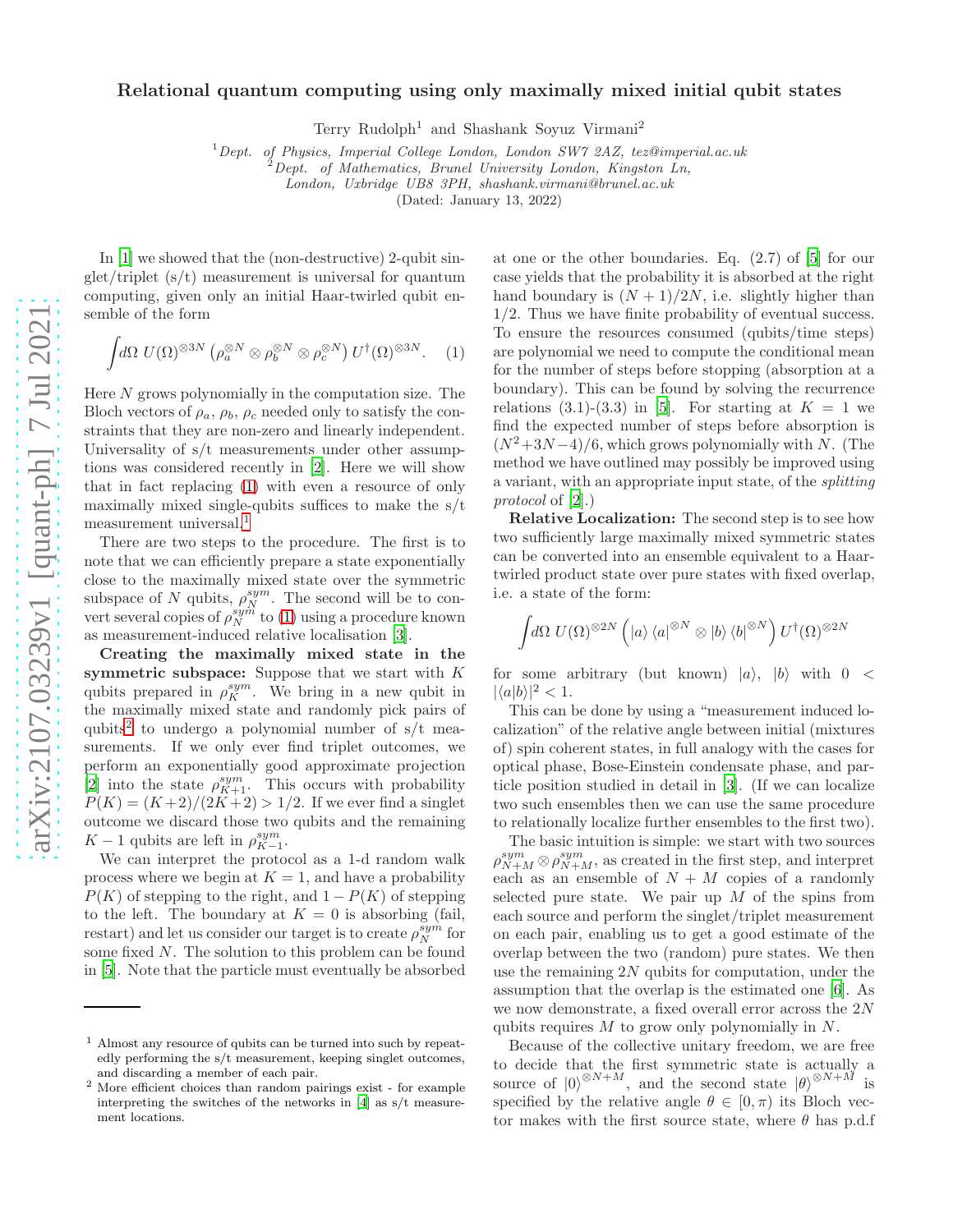$\sin(\theta)/2$ . An s/t measurement on  $|0\rangle \otimes |0\rangle$  gives a triplet outcome with probability  $q = (1 + \cos^2(\theta/2))/2 =$  $(3 + \cos(\theta))/4$ . The total probability over the M measurements of obtaining  $n_1$  triplet outcomes is

$$
P(n_1) = \int_0^{\pi} d\theta \binom{M}{n_1} q^{n_1} (1-q)^{M-n_1} \frac{\sin(\theta)}{2}
$$

$$
= 2 \binom{M}{n_1} \int_{1/2}^1 dq \, q^{n_1} (1-q)^{M-n_1}
$$

This has the convenient interpretation that the probability of seeing a given number of triplets is described by a Bernoulli trial with a uniformly chosen  $q$  in the interval [1/2, 1]. Estimating  $\theta$  corresponds to estimating q given the observed M,  $n_1$ , so we will also write  $|q\rangle := |\theta\rangle$ .

Considering the function

$$
T(a,b) = \int_{1/2}^{1} dq q^{a} (1-q)^{b}
$$
  
= 
$$
\frac{a!b!}{(a+b+1)!} \frac{1}{2^{a+b+1}} \sum_{j=0}^{a} {a+b+1 \choose j}
$$

we can use standard identities [\(e.g here\)](https://en.wikipedia.org/wiki/Binomial_coefficient#Sums_of_binomial_coefficients) for partial sums of binomial coefficients to see that  $T(a, b)$  is exponentially close (in  $M = (a + b)$ ) to  $((a+b)(a+b+1))^{-1}$  when  $a > (a + b)/2$ . Applying this to  $P(n_1)$  we find that it is exponentially close to  $2/(M+1)$ , which means that with high probability on any given run of the procedure we will observe  $n_1 > M/2$  triplet outcomes, and from now on, we consider only situations where this has occurred.

The probability density of  $q$  given  $n_1$  triplet outcomes is (over the domain  $q \in [1/2, 1]$ ):

$$
\Pr(q|n_1, M) = \frac{q^{n_1}(1-q)^{M-n_1}}{T(n_1, M-n_1)},
$$

from which we wish to bound the goodness of our estimated value of q (and hence  $\theta$ ). The mean and variance for this inference problem are given by

$$
\mu = \frac{T(n_1 + 1, M - n_1)}{T(n_1, M - n_1)} \approx \frac{n_1 + 1}{M + 2}
$$

$$
\sigma^2 = \frac{T(n_1 + 2, M - n_1)}{T(n_1, M - n_1)} \approx \frac{(n_1 + 1)(M + 1 - n_1)}{(M + 2)^2(M + 3)},
$$

where  $\approx$  denotes exponential closeness. A simple upper bound on the variance is then  $\sigma^2 < 1/M$ .

Now, we are roughly in the following situation: we will operate as if  $q = \mu$ , i.e. the state of the second N qubits is  $|\mu\rangle^{\otimes N}$  (by collective rotational freedom a state in the right semicircle of the XZ plane in the Bloch sphere), but with a low probability  $(\leq 1/h^2)$  by [the Chebyshev inequality\)](https://en.wikipedia.org/wiki/Chebyshev%27s_inequality#Probabilistic_statement) the actual value of  $q$  could be further than  $h\sigma$  from this. In later calculations we will pick  $h = M^{1/6}$ . The error we want to understand will ultimately arise from the trace distance between the estimated state and the actual one, and so we wish to bound this.

To make things simpler we first ask, for any pair of  $q_1, q_2$  with a fixed value of  $|q_1 - q_2|$ , what is the largest possible trace distance between the corresponding quantum states  $|q_1\rangle$ ,  $|q_2\rangle$ ? Elementary considerations [\[7\]](#page-1-6) yield:

<span id="page-1-7"></span>
$$
\| |q_1\rangle \langle q_1| - |q_2\rangle \langle q_2| \| \leq 2\sqrt{8|q_1 - q_2|}
$$
 (2)

We can use this to bound the overall error via:

$$
\| |\mu\rangle \langle \mu|^{\otimes N} - \int dq \Pr(q|n_1, M) |q\rangle \langle q|^{\otimes N} \|
$$
  
\n
$$
\leq \int dq \Pr(q|n_1, M) || |\mu\rangle \langle \mu|^{\otimes N} - |q\rangle \langle q|^{\otimes N} ||
$$
  
\n
$$
\leq \sqrt{N-1} \int dq \Pr(q|n_1, M) || |\mu\rangle \langle \mu| - |q\rangle \langle q ||
$$
  
\n
$$
\leq 2\sqrt{8(N-1)} \int dq \Pr(q|n_1, M) \sqrt{|q - \mu|}
$$
  
\n
$$
\leq 2\sqrt{8(N-1)} \sqrt{\int dq \Pr(q|n_1, M) |q - \mu|}
$$
  
\n
$$
\leq 2\sqrt{8(N-1)} \sqrt{\frac{1}{h^2} + h\sigma} \leq 2\sqrt{8(N-1)} \sqrt{\frac{2}{M^{1/3}}}
$$

where the first inequality is the triangle inequality, the second is because for pure states it holds that  $\psi^{\otimes N}$  −  $\phi^{\otimes N}$   $\leq \sqrt{N-1}$   $\|\psi-\phi\|$ , the third is from the bound [\(2\)](#page-1-7), the fourth is concavity of the square root, the fifth is from the largest probabilities (and  $|q - \mu|$  values) consistent with the Chebyshev inequality, and the last is obtained by using  $\sigma \leq 1/\sqrt{M}$  and picking  $h = M^{1/6}$ .

We deduce that given target overall error of  $\epsilon$ , we can choose  $M \sim (N/\epsilon^2)^3$ , which is a polynomial cost.

Acknowledgements: SSV acknowledges thought provoking discussions with Nihaal Virmani. TR acknowledges interaction with one of two indistinguishable Virmanicles.

- <span id="page-1-0"></span>[1] T. Rudolph and S. S. Virmani, [New Journal of Physics](https://doi.org/10.1088/1367-2630/7/1/228) 7, 228 (2005).
- <span id="page-1-1"></span>[2] M. H. Freedman, M. B. Hastings, and M. S. Zini, (2021), [arXiv:2105.04649 \[quant-ph\].](https://arxiv.org/abs/2105.04649)
- <span id="page-1-2"></span>[3] H. Cable, P. L. Knight, and T. Rudolph, Phys. Rev. A **71**[, 042107 \(2005\).](https://doi.org/10.1103/PhysRevA.71.042107)
- <span id="page-1-4"></span>[4] A. Czumaj, in [Proceedings of STOC '15](https://doi.org/10.1145/2746539.2746629), STOC '15 (2015) p. 703–712.
- <span id="page-1-3"></span>[5] M. A. El-Shehawey, J. Phys A **33**[, 9005 \(2000\).](https://doi.org/10.1088/0305-4470/33/49/301)
- <span id="page-1-5"></span>[6] We remark that the relative localisation will happen more efficiently using approximate total angular measurement protocols of [\[2\]](#page-1-1) together with some form of global angular momentum inference scheme (see e.g. [\[8\]](#page-2-0)).
- <span id="page-1-6"></span>[7] In brief: the state  $|q\rangle$  has z component of its Bloch vector given by  $z = 4q - 3$ , so a given value of  $|q_1 - q_2|$  constrains the Bloch vectors of  $|q_1\rangle$ ,  $|q_2\rangle$  to have a projection on the